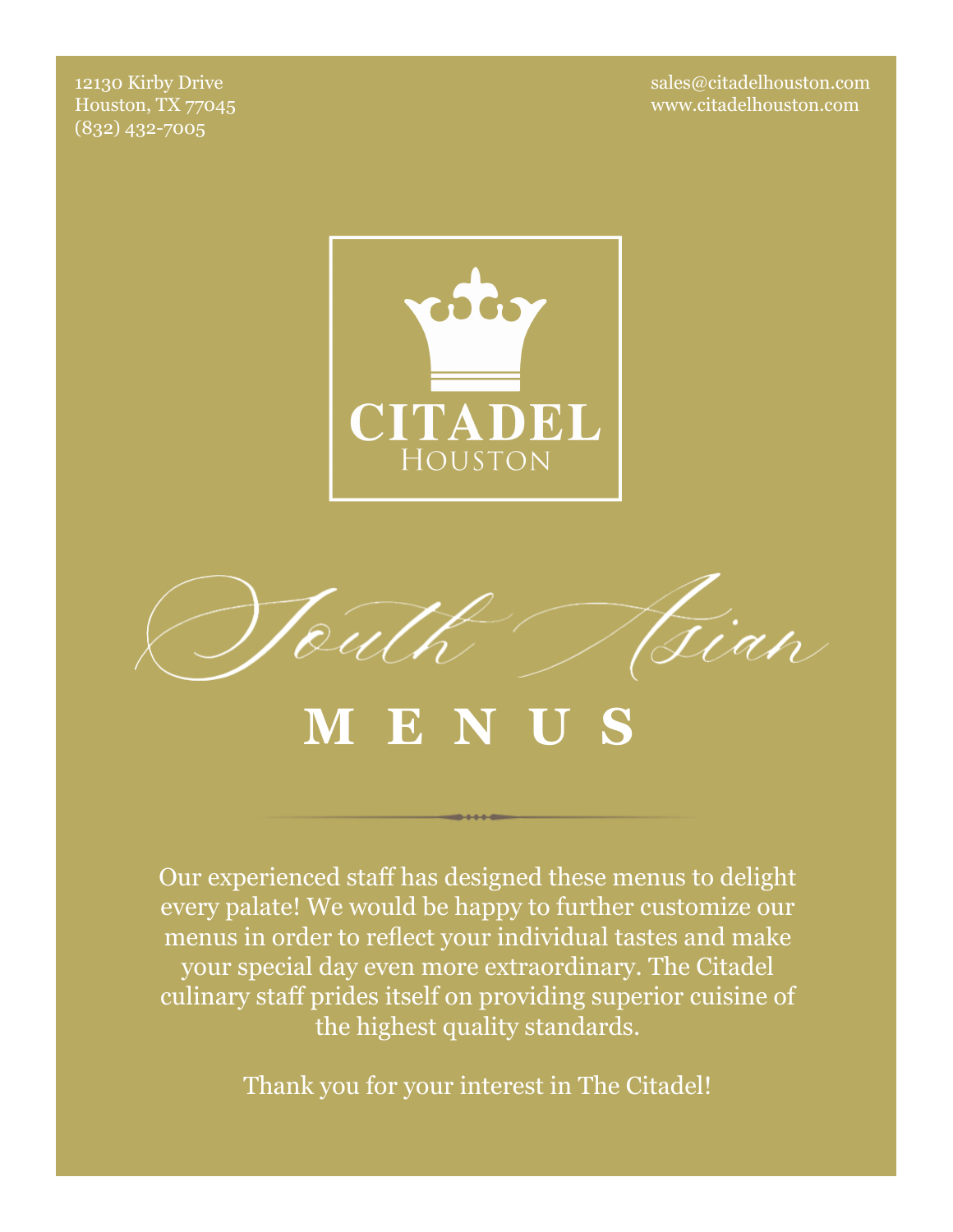Roftail Thacks

**SUCCULENT CHICKEN TIKKA BITES**

**SHAMI KABOB**  *mutton*

**CHICKEN SAMOSAS**

**FISH FRY BITES**

**SHEEKH KABOB**

**ACHARI MURG TIKKA**

**MINI CHICKEN SAMOSAS**  *with tamarind and mint chutney*

**TANDOORI PANEER TIKKA BITES**

**HARA BHARA KABOB**  *spinach and potatoes*

**MIXED VEGETABLE KABOB**  *peas, carrots and potatoes*

**GRILLED PINEAPPLE**

**ASSORTED PAKORAS**

**MINI VEGETARIAN SAMOSAS**

**MINI VEGETARIAN BREAD ROLLS**

**MINI VEGETARIAN SAMOSAS**

**PAV BHAJI STATION** *mashed vegetables, warm soft white bread, onions, limes and butter*

**AALOO CHAAT STATION** *aloo tikki, yogurt, onions, coriander, mint and tamarind chutney, spicy cashews*

**PANI PURI STATION** *flour puffs, potato, garbanzo, pomegranate, mint-tamarind water*

**BHEL PURISTATION** *puffed rice, vegetables and a tangy tamarind sauce, onions, tomatoes, cilantro*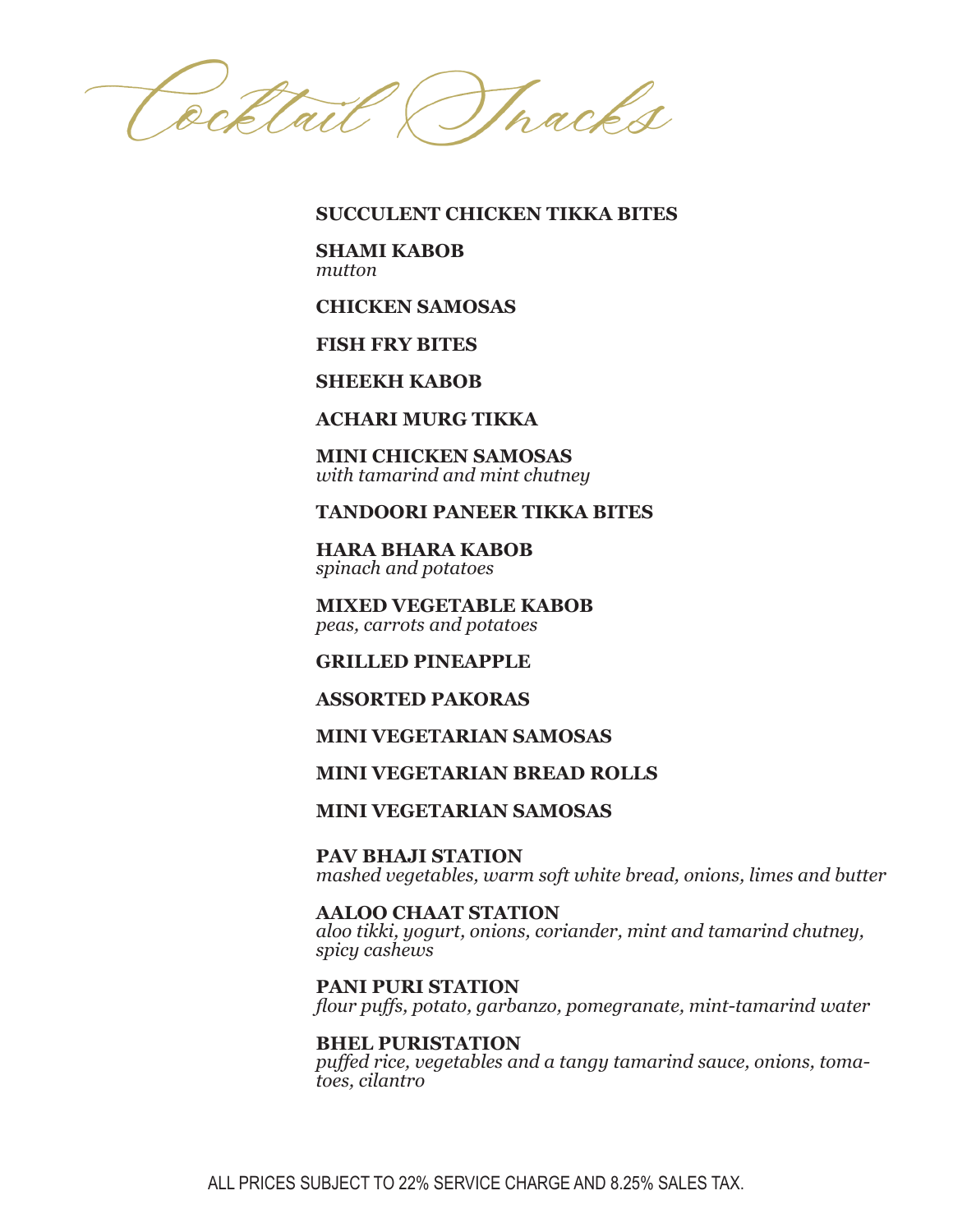Toups Ipecial

## **ALMOND SOUP**

## **CREAM OF MUSHROOM**

**SPINACH SOUP**  *with cottage cheese croutons*

**CHICKEN CORN SOUP**

# **CHICKEN NOODLE SOUP**

#### **CREAM OF TOMATO**

**ONION AND POTATO SHORBA**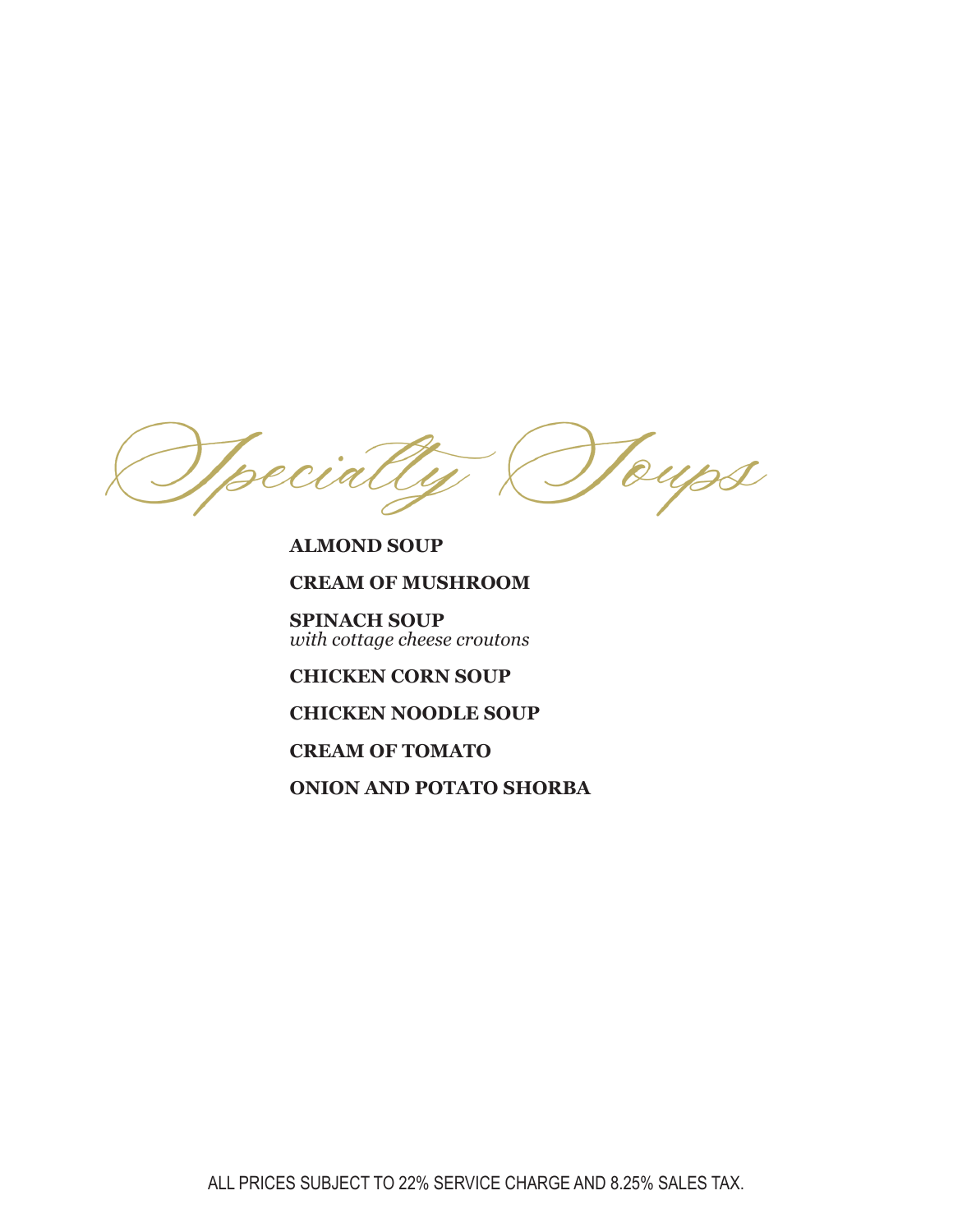Courses Wain

*NON-VEGETARIAN CLASSICS*

**CHICKEN TIKKA MASALA**  *with gravy*

**CHICKEN CURRY**

**CHICKEN VINDALOO**

**BUTTER CHICKEN**

**KADHAI CHICKEN**

**CHICKEN JALFREZI**

**SAAG CHICKEN**

**ROGAN JOSH**

**KEEMA**  *minced meat with peas*

**SEEKH KABOB**  *with onions and green peppers*

**LAMB VINDALOO**

**SAAG GOSHT**

**KADHAI GOSHT**

**PRAWN CURRY**

**FISH GOAN CURRY**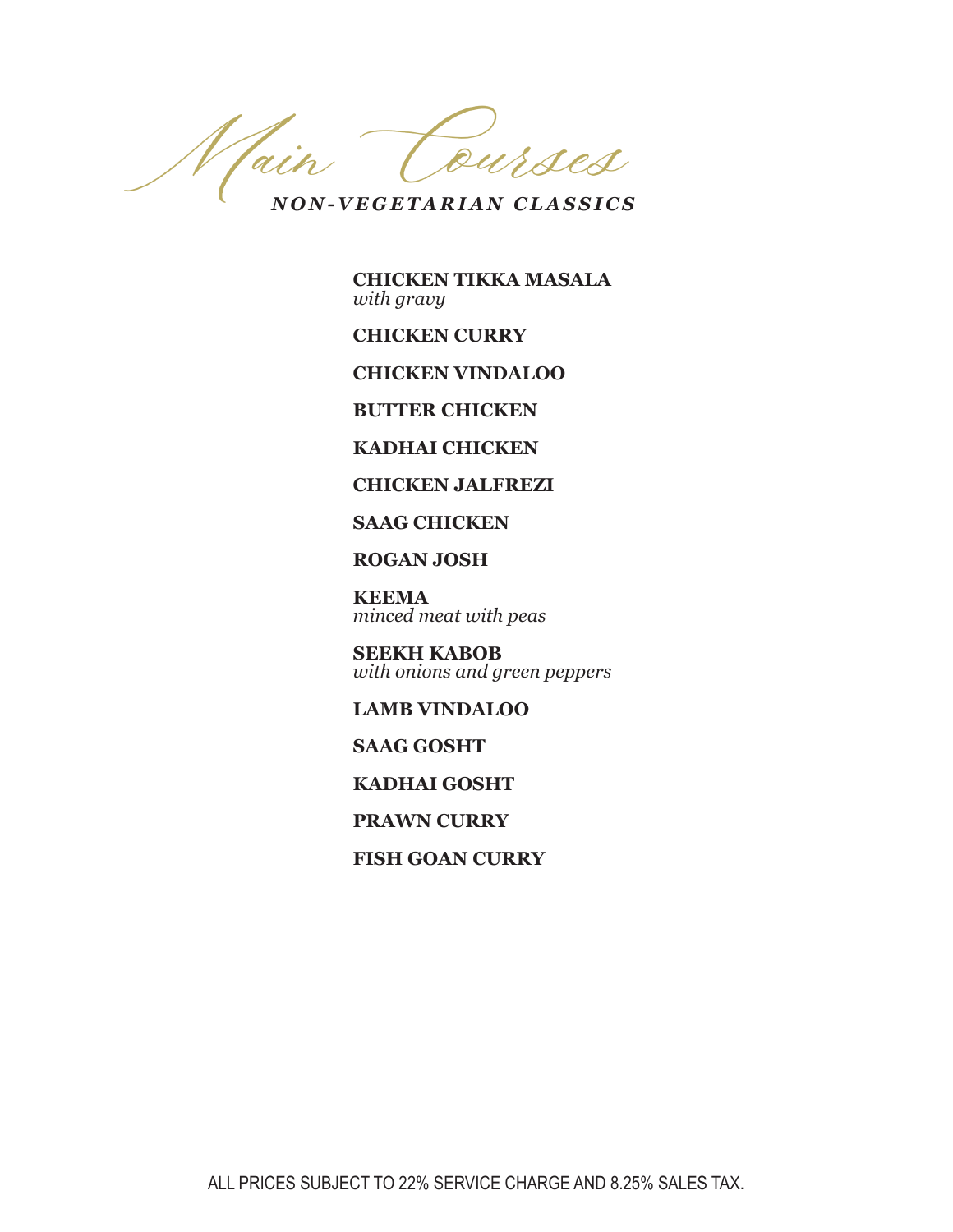Main eurses

*VEGETARIAN CLASSICS*

**DAAL MAKHANI**

## **MOONG DAAL/CHANA DAAL TADKA**

#### **RAJMAH**  *with curry*

#### **PUNJABI KADHI WITH ONIONS PAKODAS**

#### **CHANA MASALA**

**CHEESE DILRUKA**  *cottage cheese sandwich in creamy tomato gravy*

#### **SAAG PANEER**

**MUTTER PANEER**

**MUSHROOM MUTTER**

**BHARVEIN BAINGINI**  *stuffed baby eggplants*

# **BAINGAN BHARTA**

**CRISPY BHINDI**

**JEERA ALOO**

**MALAI KOFTA**

**ALOO GOBHI MASALA**

**PANEER MAKHANI**

**DUM ALOO**

**NAVRATTAN KORMA**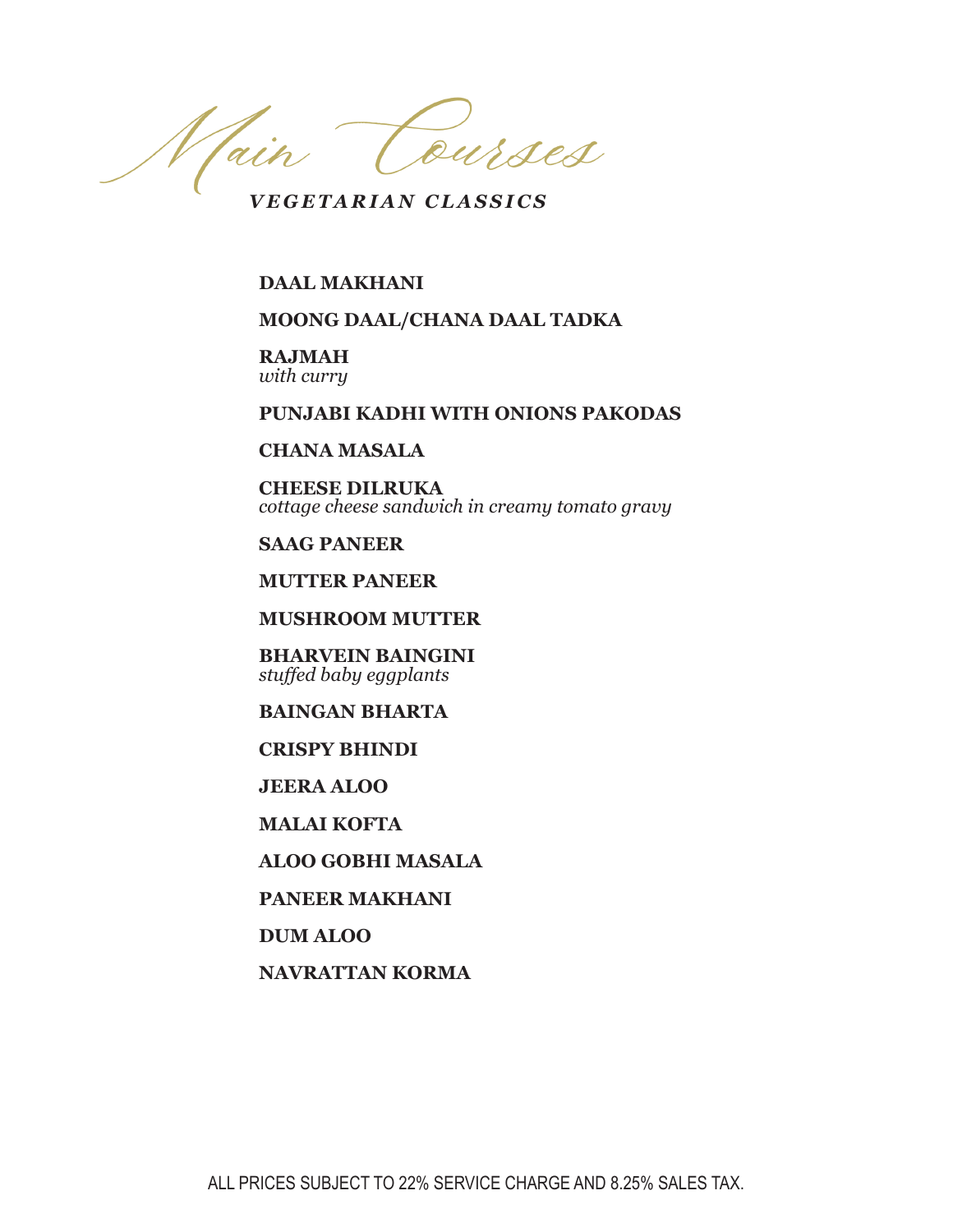inen

#### **PEAS PALAO**

### **ONION RICE**

**JEERA RICE**  *with bay leaves, onions, black cardamom, cloves*

**NAVRATTAN RICE**  *saffron soaked rice with cashew nuts, raisins and almonds*

#### **BOONDI RAITA**

**PINEAPPLE RAITA**

elica

**RICE KHEER**

**SEVIYAAN KHEER**  *vermicelli*

**SHAHI TUKRA**

**RAS MALAI**

**GULAB JAMUN**

**MOON DAAL HALWA**

**CARROT HALWA**

**ICE CREAM**

**FRUIT CREAM**